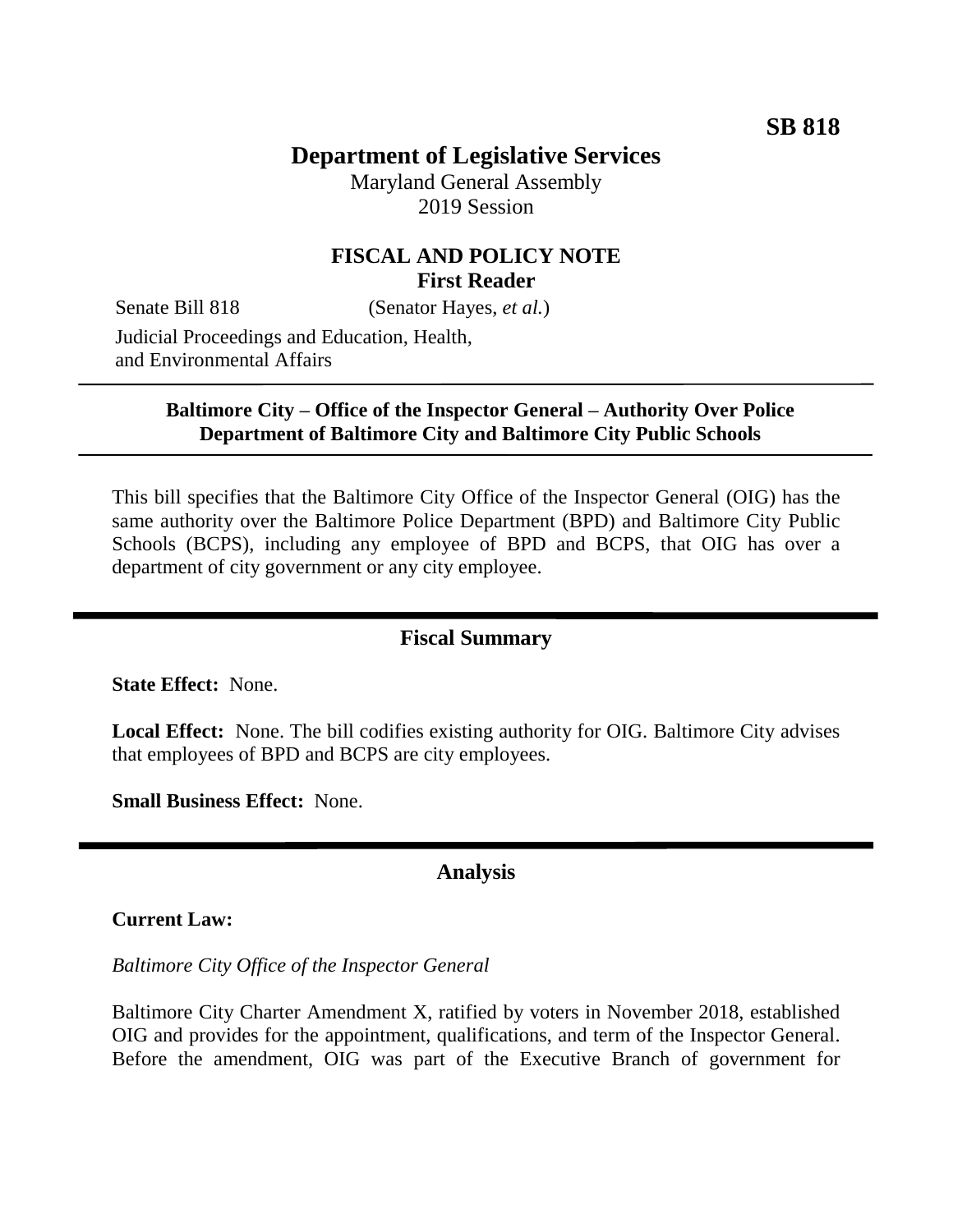Baltimore City and administratively under the Baltimore City Law Department with the Inspector General reporting to the city solicitor.

The Inspector General supervises and directs OIG. OIG is responsible for investigating complaints of fraud, financial waste, and abuse in city government and promoting efficiency, accountability, and integrity in city government. OIG may investigate allegations that involve city government and potential violations of laws or regulations by any:

- city elected official;
- city employee;
- member of a board or commission established or governed by the city charter, city code, or an executive order issued by the mayor;
- city contractor or person negotiating a contract with the city;
- person seeking certification to provide goods or services to the city; or
- external recipient of city funds, benefits, or services.

To perform the duties of office, the Inspector General may issue a subpoena to require any person to appear under oath as a witness or the production of any information, document, report, record, account, or other material. The Inspector General may enforce any subpoena issued in any court of competent jurisdiction, as specified.

The administrative and operational procedures of OIG may be established by law or by rule or regulation adopted by the Inspector General.

### *Office of Education Accountability*

Governor Hogan, by Executive Order 01.01.2018.21, established the Office of Education within the Office for Children to enhance and promote integrity and accountability in Maryland's public school systems. Among the duties of the office, the director must identify systemic concerns related to fraud, abuse, waste, and unethical conduct within the State's public school systems and provide to the Maryland State Board of Education and local boards of education recommendations, solutions, and strategies for improving the State's public school systems and communication between schools and parents.

**Background:** Although BPD is a State agency, the State does not control the appointment or removal of the police commissioner and is not responsible for providing funding for the operations of the police department. However, the State retains the ability to amend the law relating to BPD in order to implement policy changes.